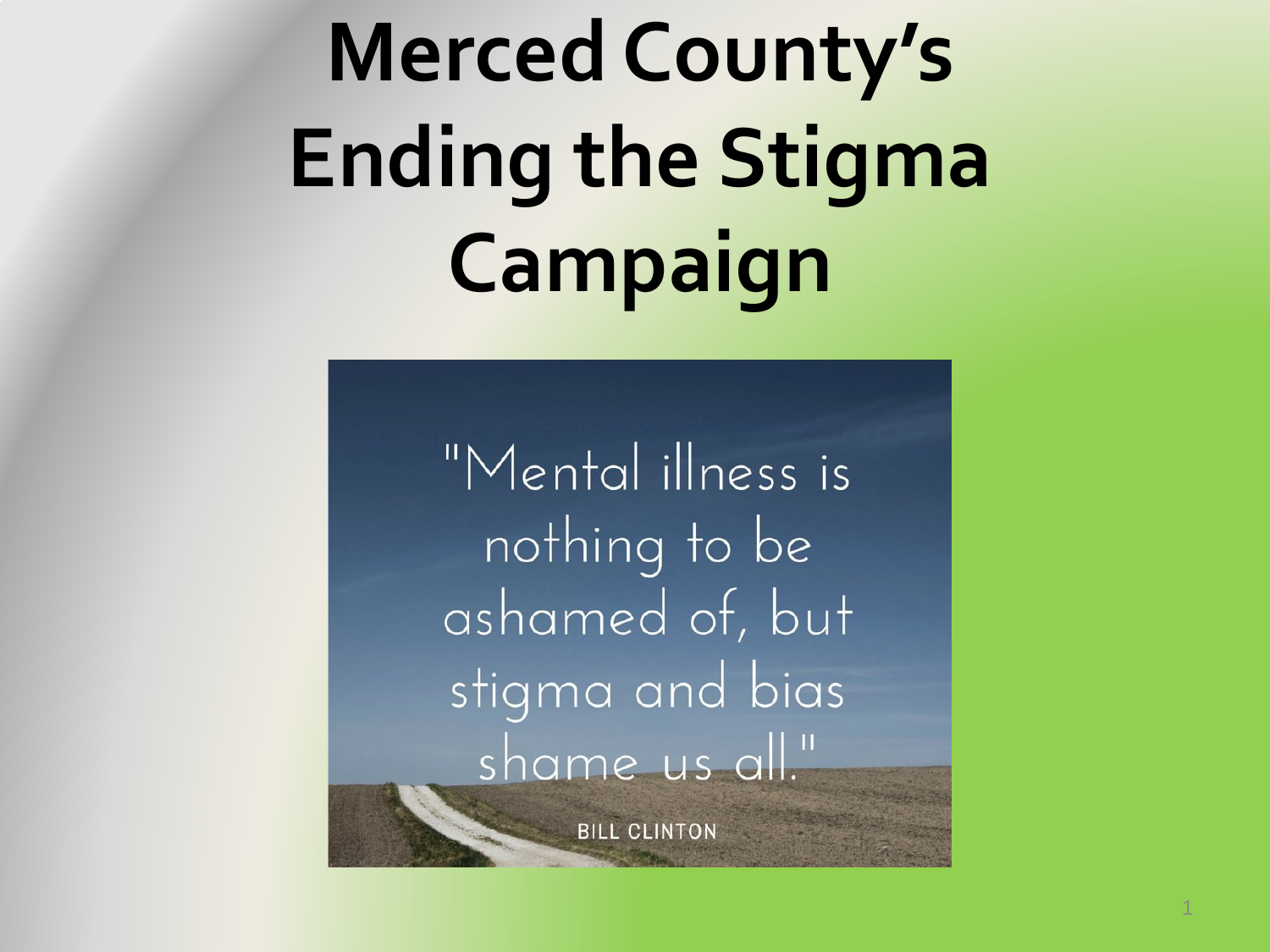## **Ending the Stigma theme:**

# **"Mental Health is Part of All Our Lives"**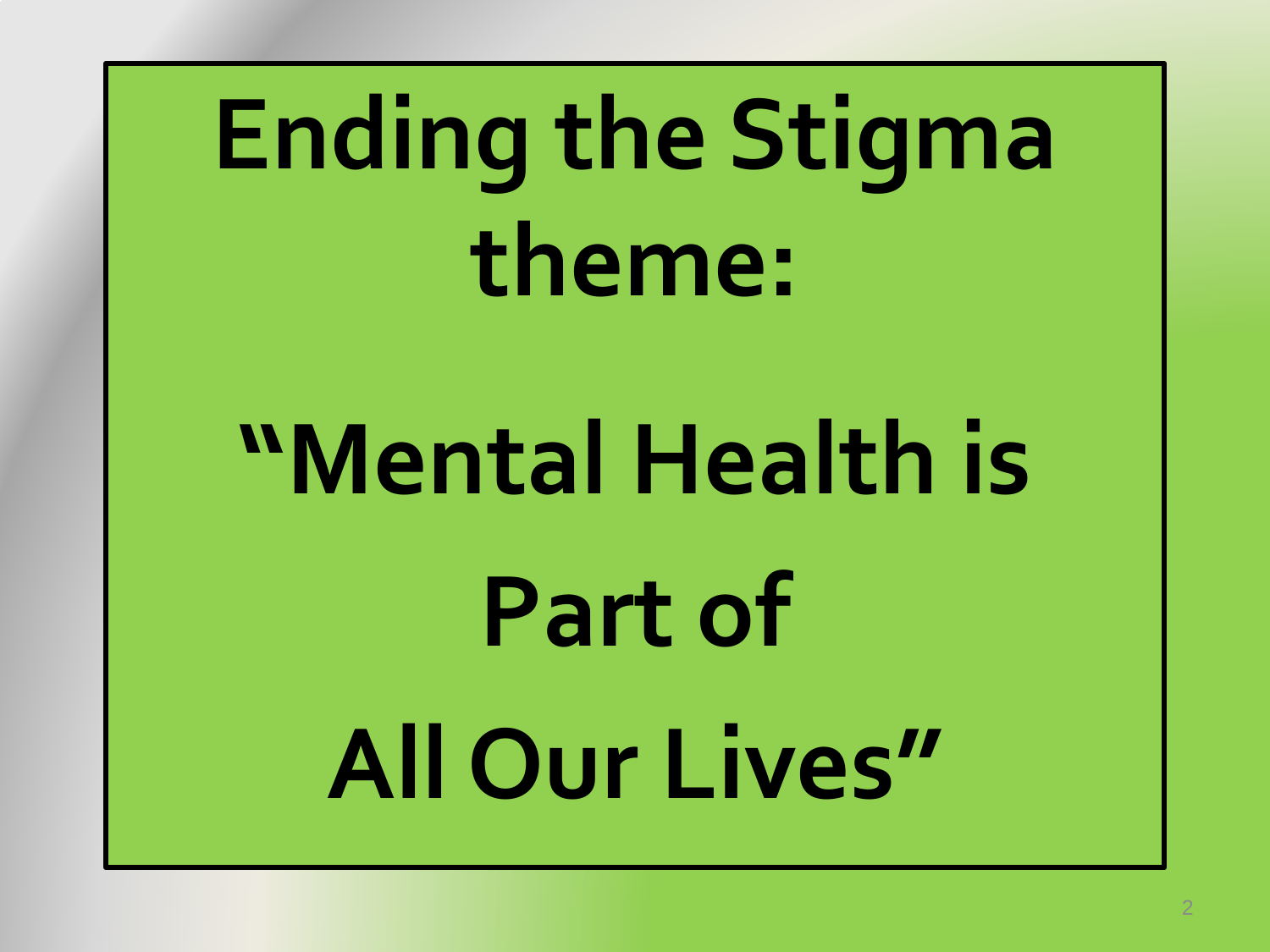### **2 million children, adults and seniors in California are affected by a potentially disabling mental illness every year. - MHSA**

Never give up on someone with a mental illness. When "i" is replaced by "we", "illness" becomes "wellness".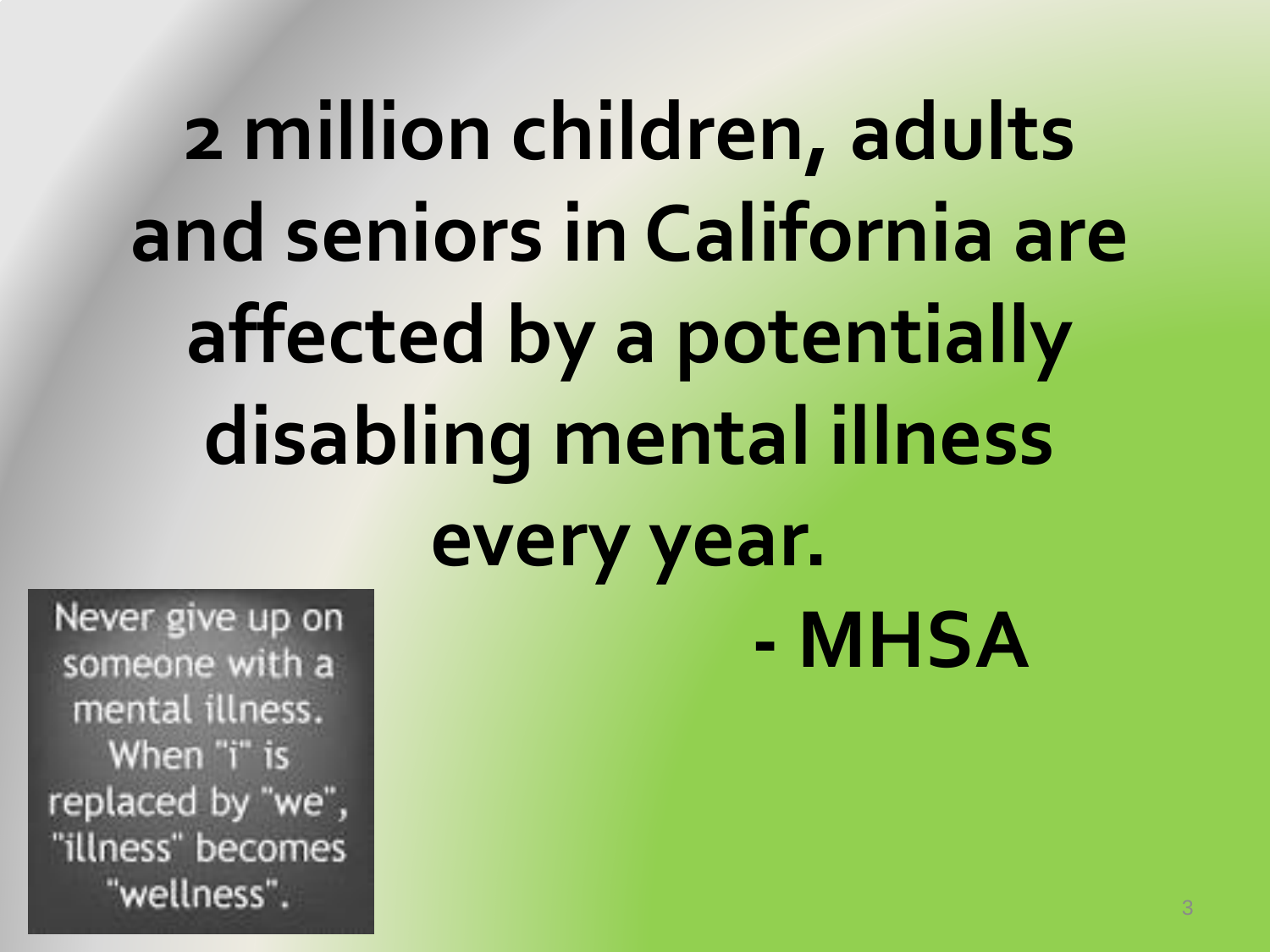

#### **What is Mental Illness?**

**Mental illness is a health condition characterized by changes in thinking, mood, behavior or some combination of the three. This condition is associated with distress and/or a lessened ability to function.**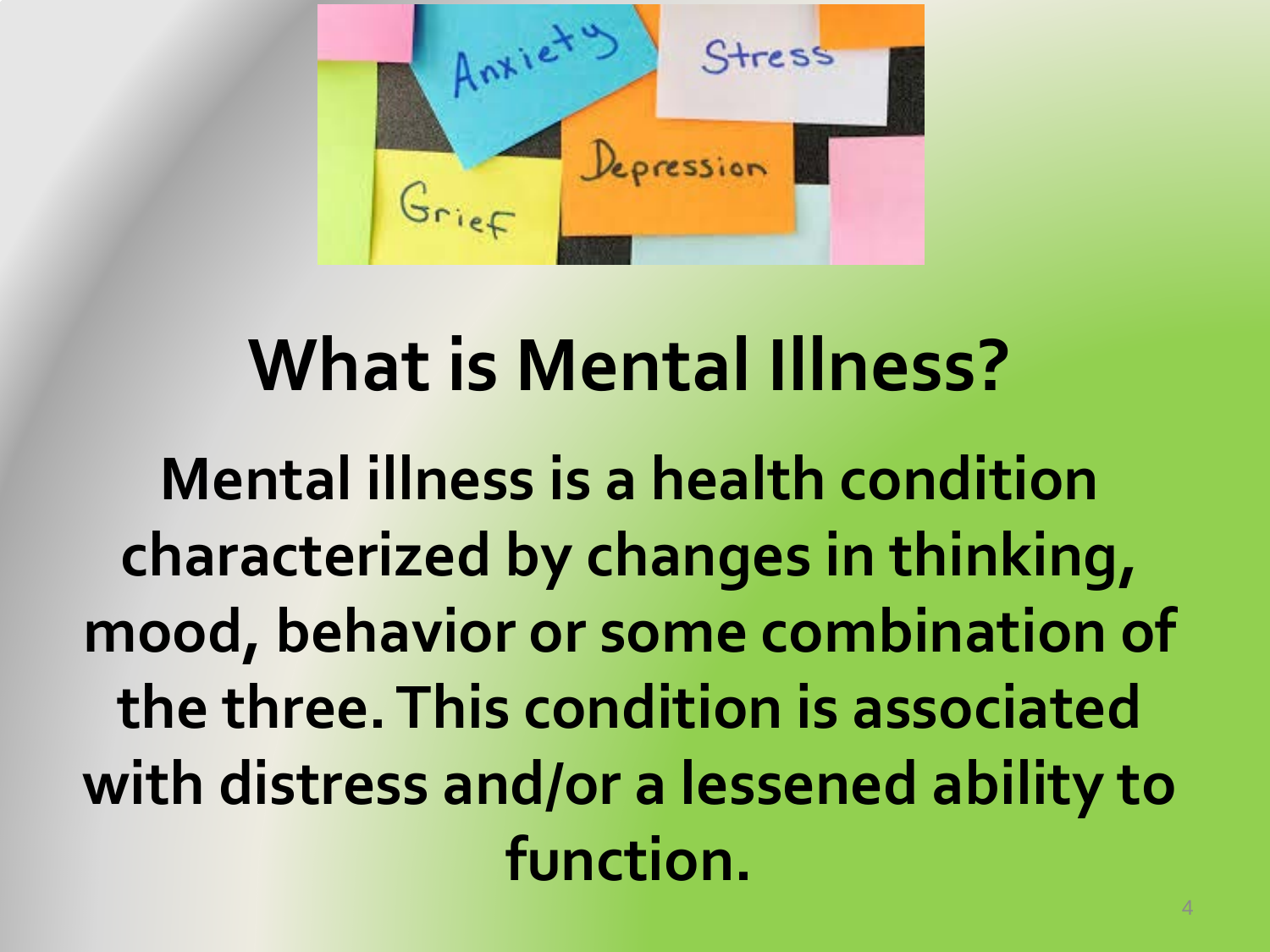#### **What are some causes of mental illness?**

- **Long-term and acute stress**
- **Biological factors such as genetics, chemistry and hormones**
- **Use of alcohol, drugs and other substances**
- **Cognitive patterns such as constant negative thoughts and low self-esteem**
- **Social factors such as isolation, financial problems, family breakdown, grief, loss or violence**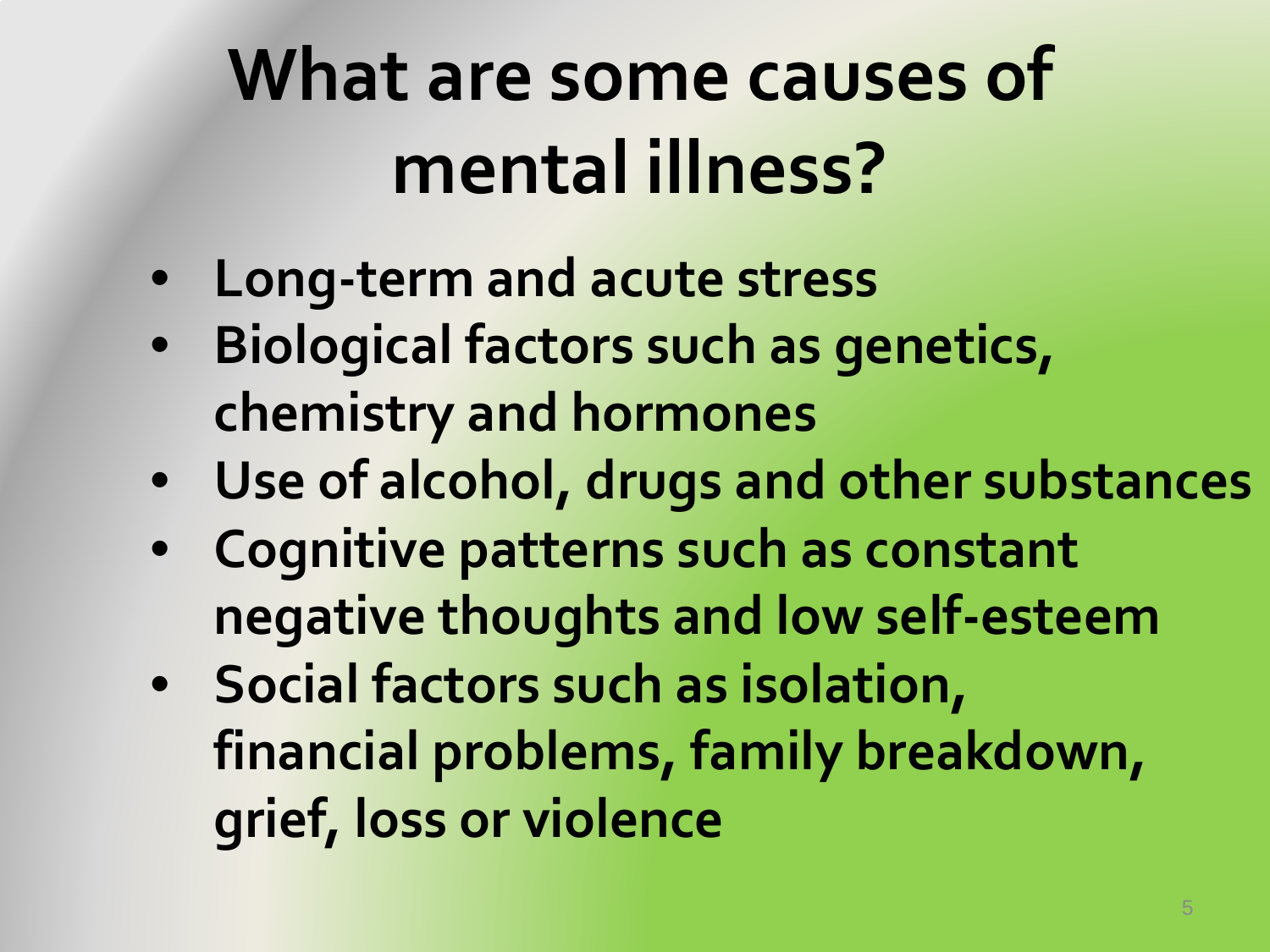#### **Who has mental illness?**

#### **Mental illness can affect individuals of any age, gender, race, religion, or income.**



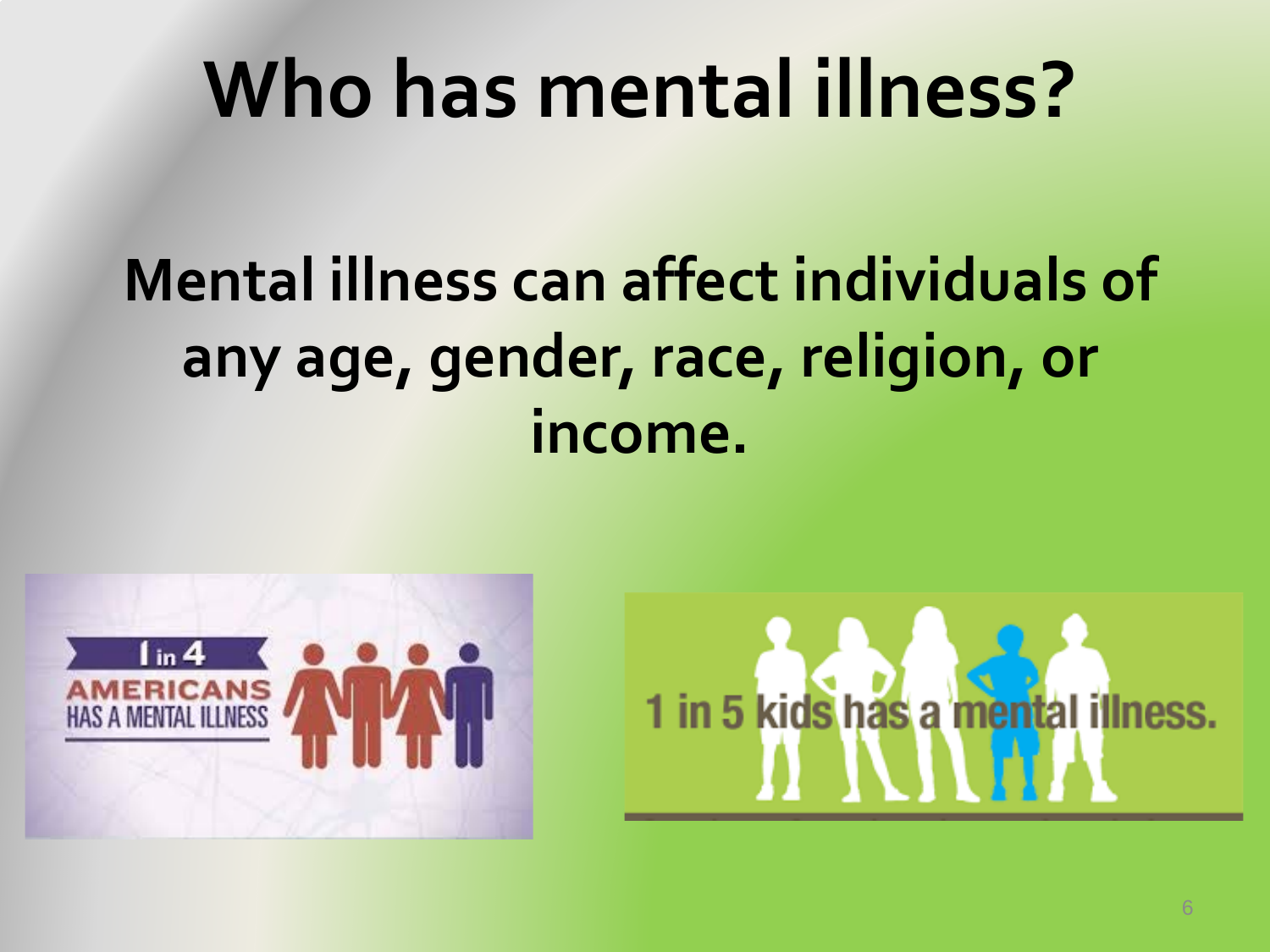

### **Many individuals with mental illness will experience stigma and discrimination because of their condition** <sup>7</sup>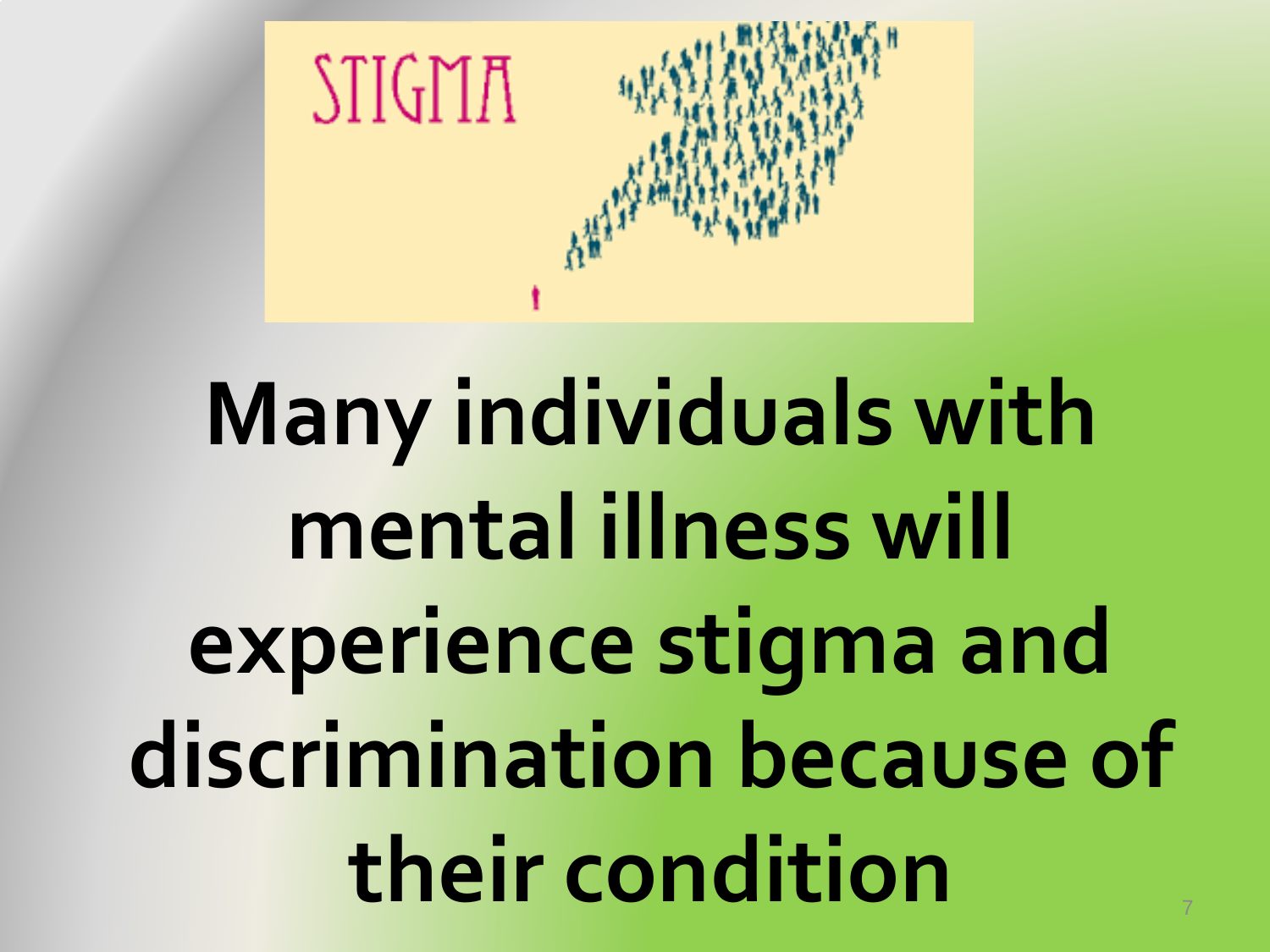### **What is Stigma?**

**An attempt to label a particular group of people as less worthy of respect than others.**

$$
\begin{array}{|c|}\n\hline\n\text{Hillo} \\
\hline\n\text{what you} \\
\text{label me}\n\end{array}
$$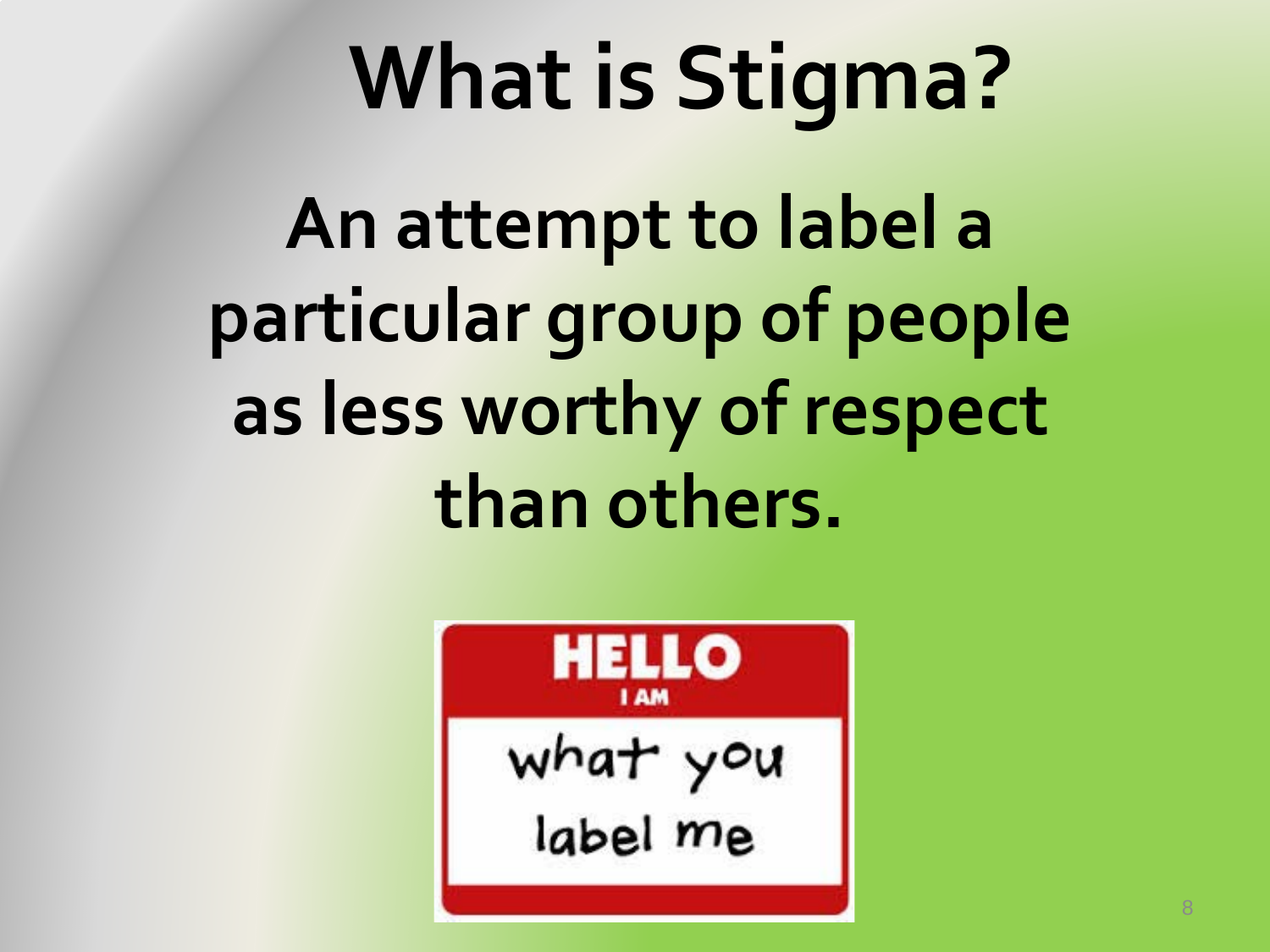# **To diminish or devalue someone based on a perceived negative attribute, such as What is Stigma?**

**having a mental illness.**

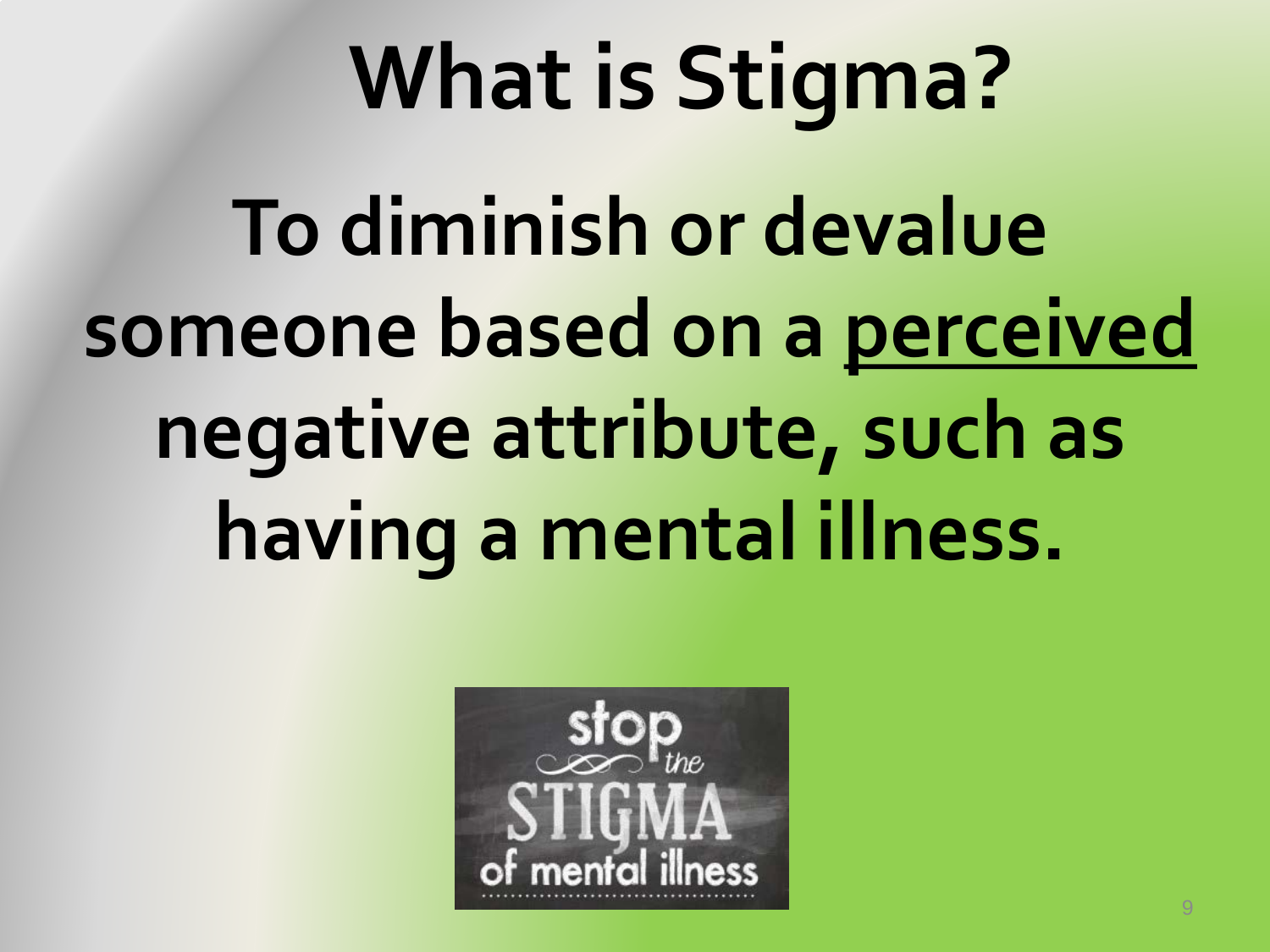**What does Stigma have to do with Mental Illness? Stigma leads to….**

- **Prejudice and discrimination against people with mental illness (daily interaction, employment, housing)**
- **People living with mental illness feel afraid or ashamed to seek treatment**
- **Fear, mistrust, and violence against people living with mental illness**
- **Family and friends turning their backs on people with mental illness**



See the person, not the 10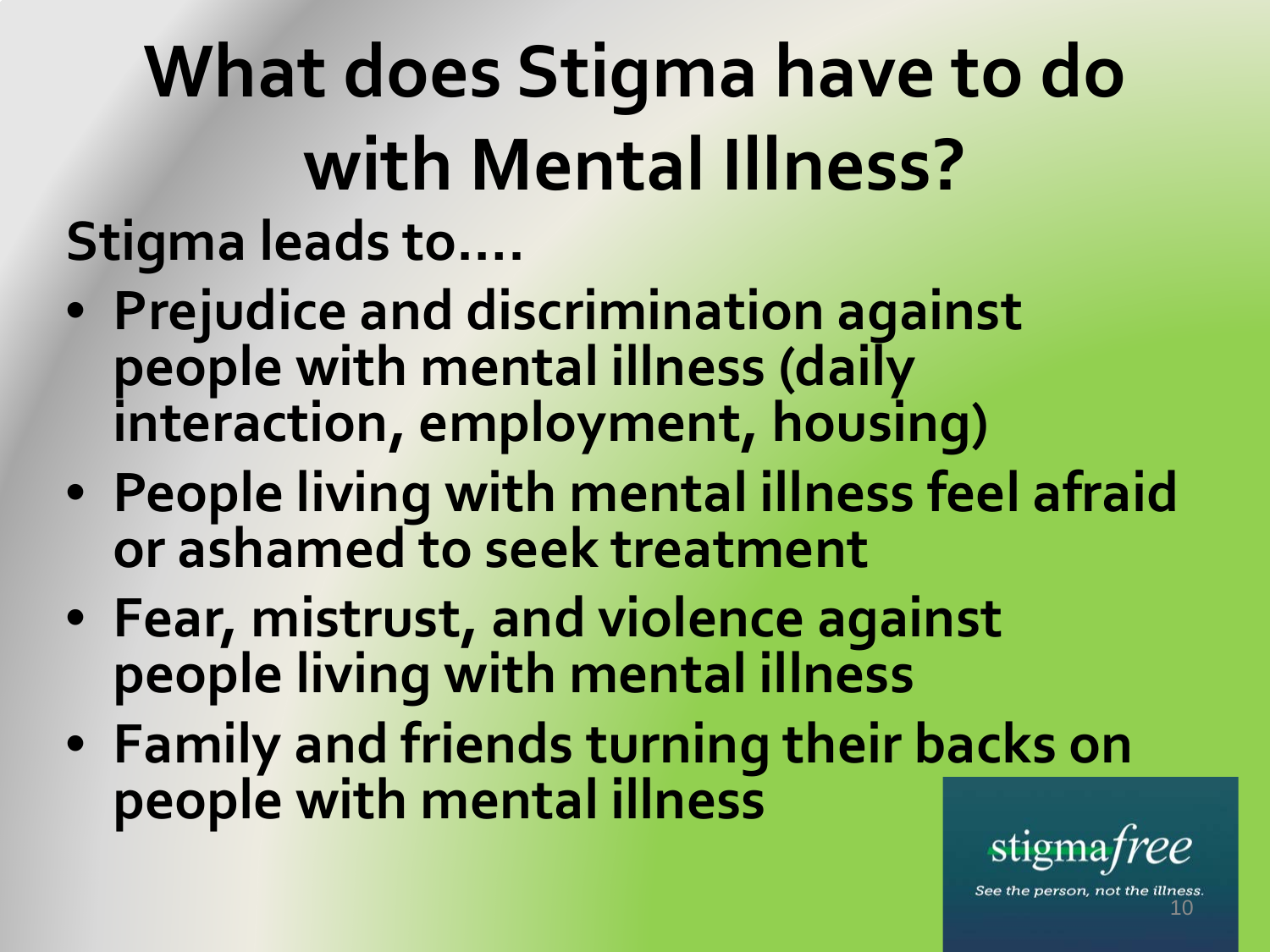

**Language has the power to stigmatize and demean or respect and uplift.**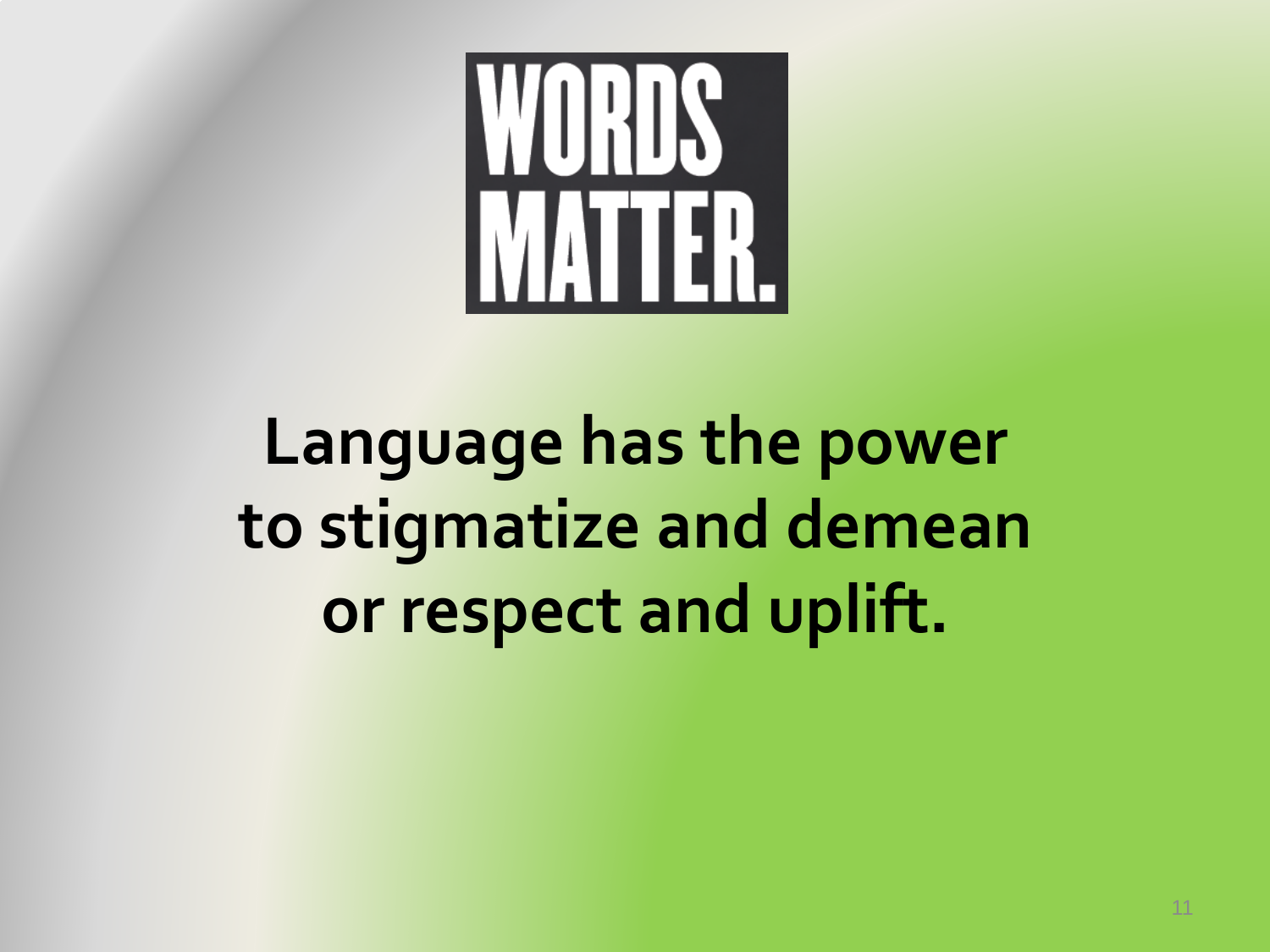#### **Some words cause hurt and foster prejudice**





**Other words cause hope and lead to healing**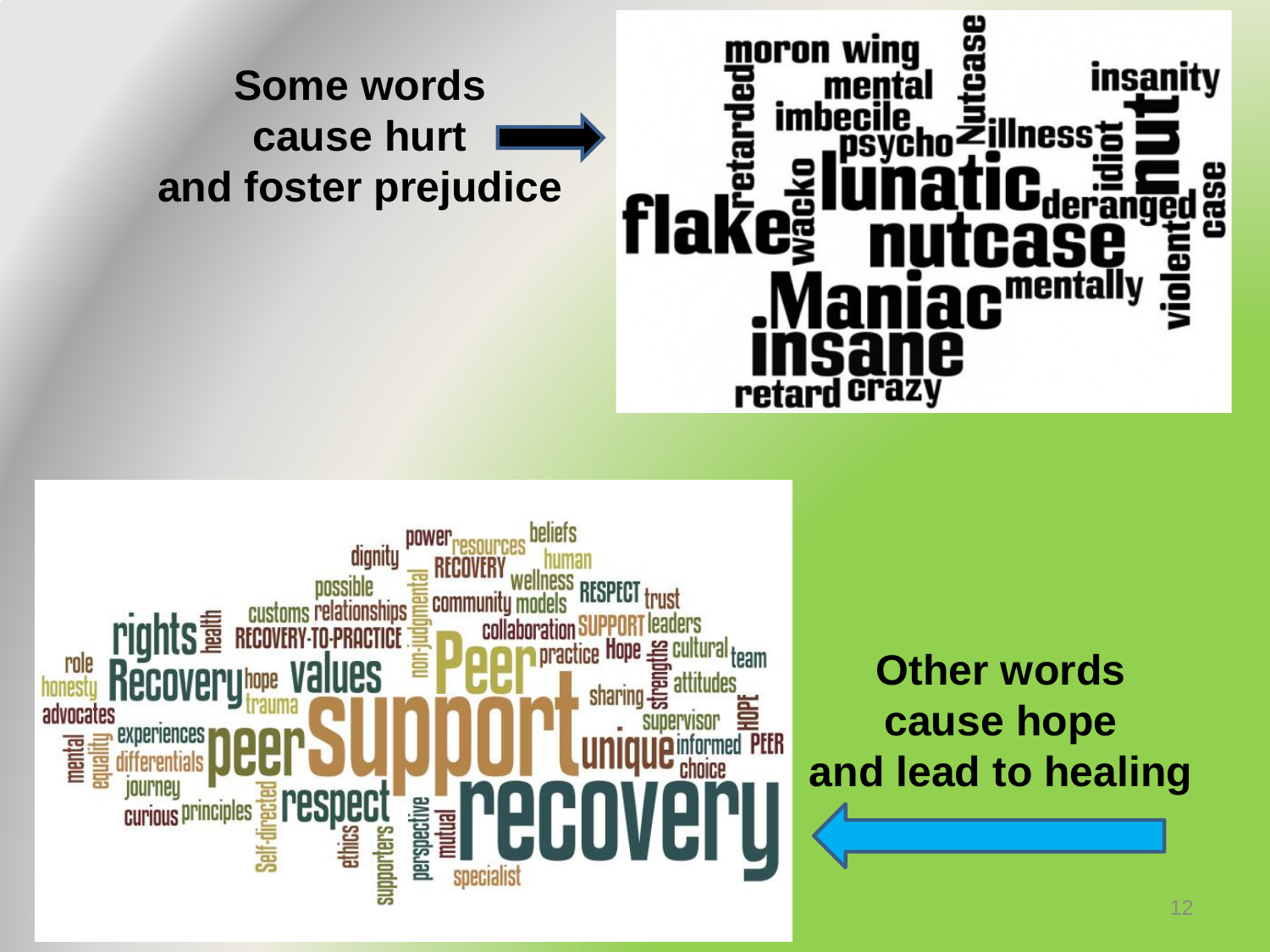

### **Stigma and discrimination are perpetuated by the misconceptions about mental health**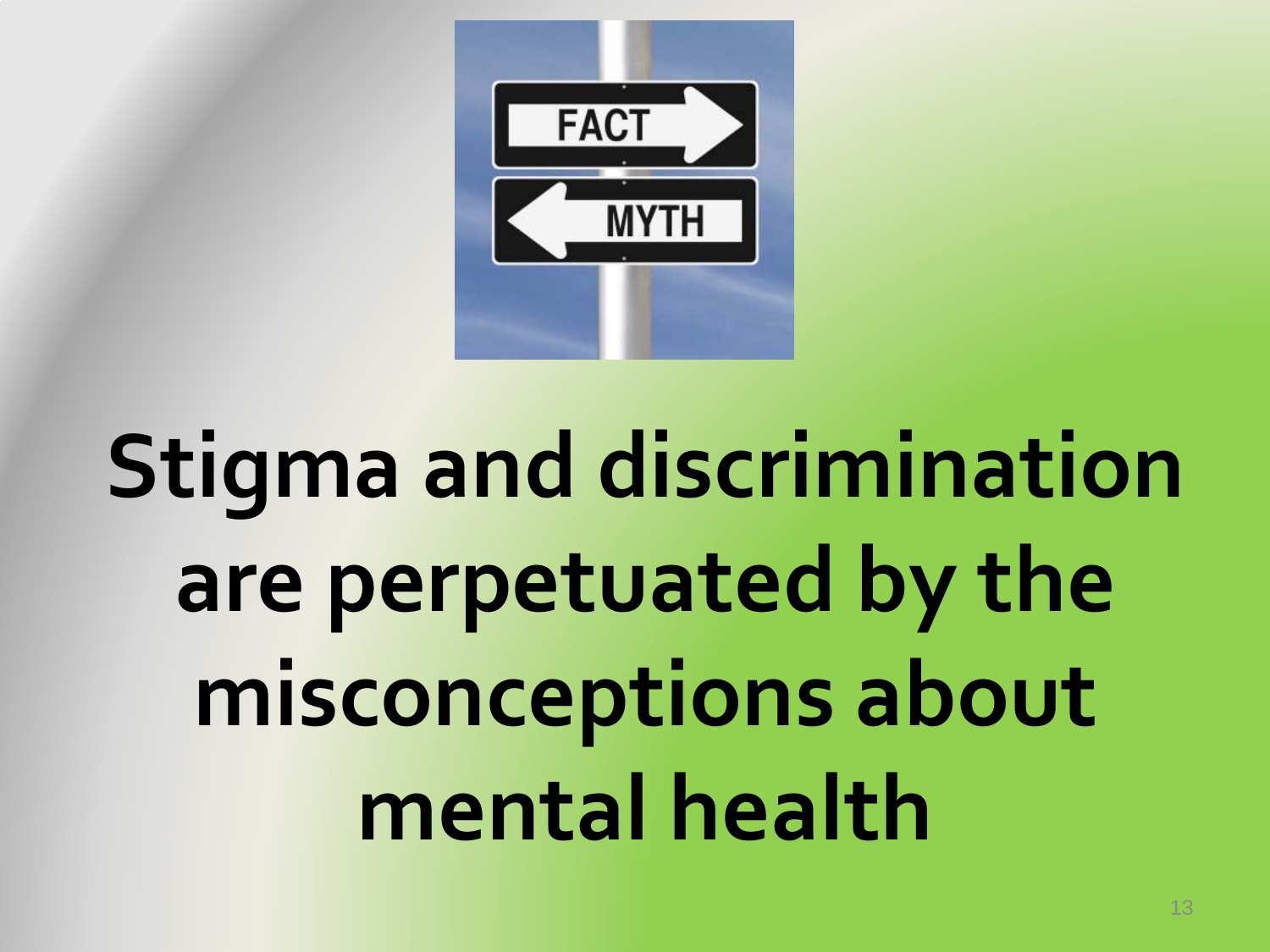### **Myth vs. Fact**

| <b>MYTH</b>                                                                          | <b>FACT</b>                                                                                                                                                                                                                                                                             |
|--------------------------------------------------------------------------------------|-----------------------------------------------------------------------------------------------------------------------------------------------------------------------------------------------------------------------------------------------------------------------------------------|
| Mental health problems don't affect me.                                              | Mental Health problems affect one in four<br>people (children, TAY, adults and older adults)                                                                                                                                                                                            |
| People with mental health problems are violent<br>and unpredictable.                 | People with severe mental illnesses are over<br>10 times more likely to be victims of violent<br>crime than the general population.                                                                                                                                                     |
| People with mental health needs cannot<br>tolerate the stress of holding down a job. | People with mental health problems are just as<br>productive as other employees. Employers who<br>hire people with mental health problems report<br>good attendance and punctuality as well as<br>motivation, good work, and job tenure on par<br>with or greater than other employees. |
| People with mental health problems can snap<br>out of it if they try hard enough.    | Recovery requires treatment and support to<br>address contributing factors such as:<br>Biological factors, life experiences, family<br>history of mental health problems                                                                                                                |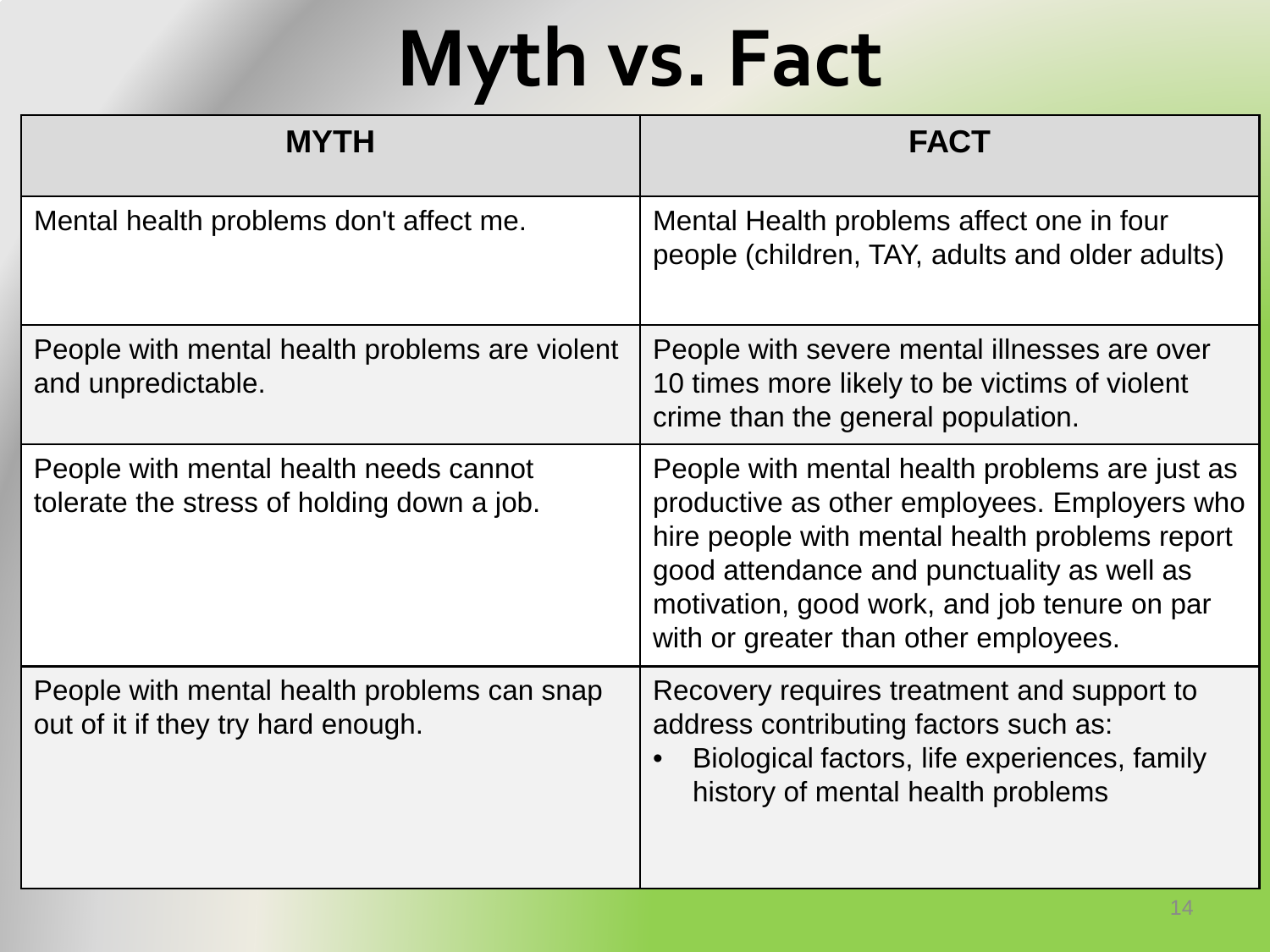- **Treat people with dignity and respect**
- **Use respectful language**

 $\cdot$  $\bullet$  **Be mindful of your words** 

- **Educate that people are living with mental illness**
- **Never use words like crazy, lunatic, psycho, retarded**

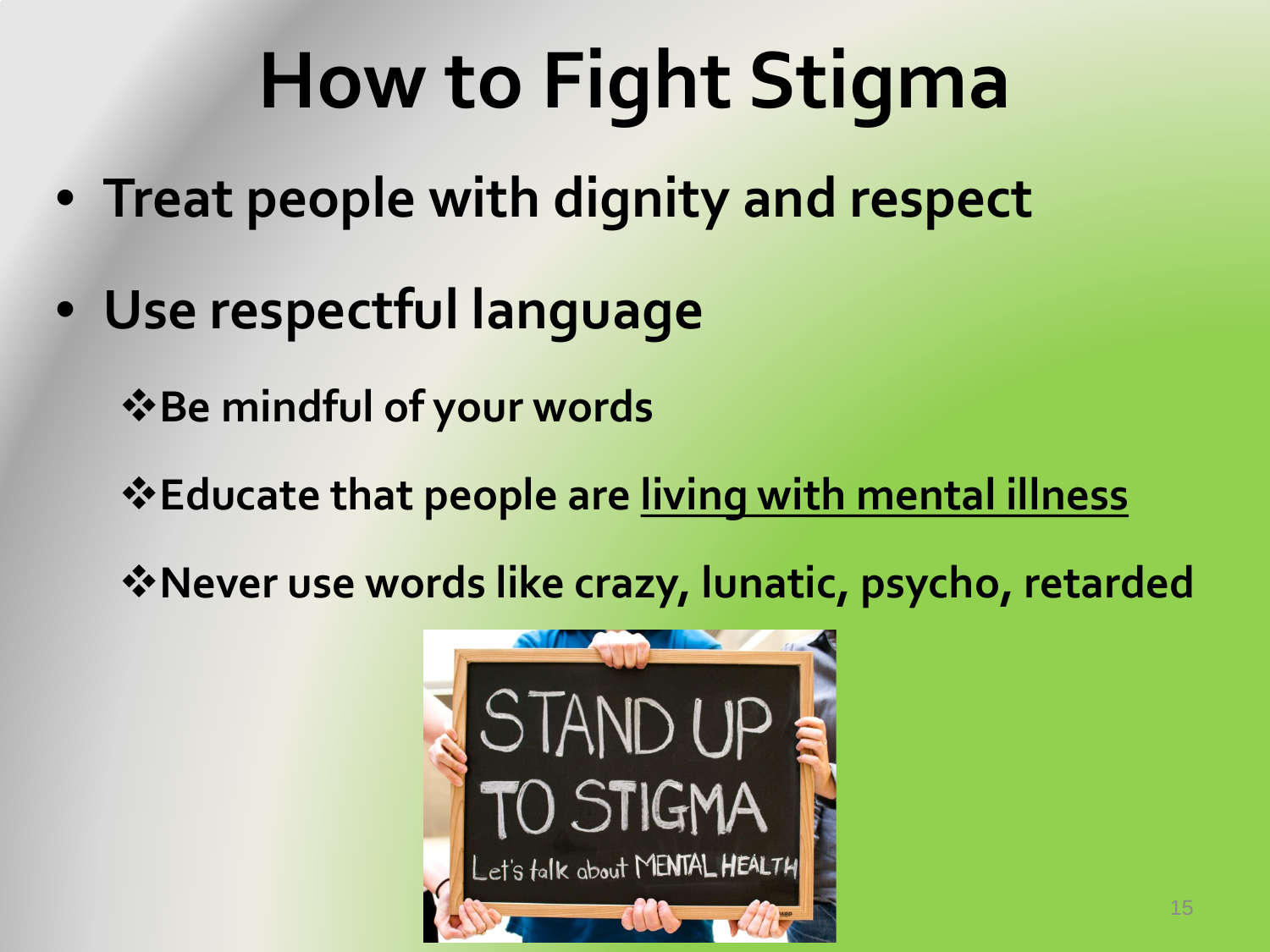- **Educate about mental health**
	- **Talk openly and spread the word that mental health problems can affect all of us: friends, neighbors, coworkers and family members.**
	- $\diamond$  **Share that mental illness is a treatable condition and that people do recover.**

```
Mental Illness
       is not
  Contagious
 You Can't Catch it
   by Being Kind
```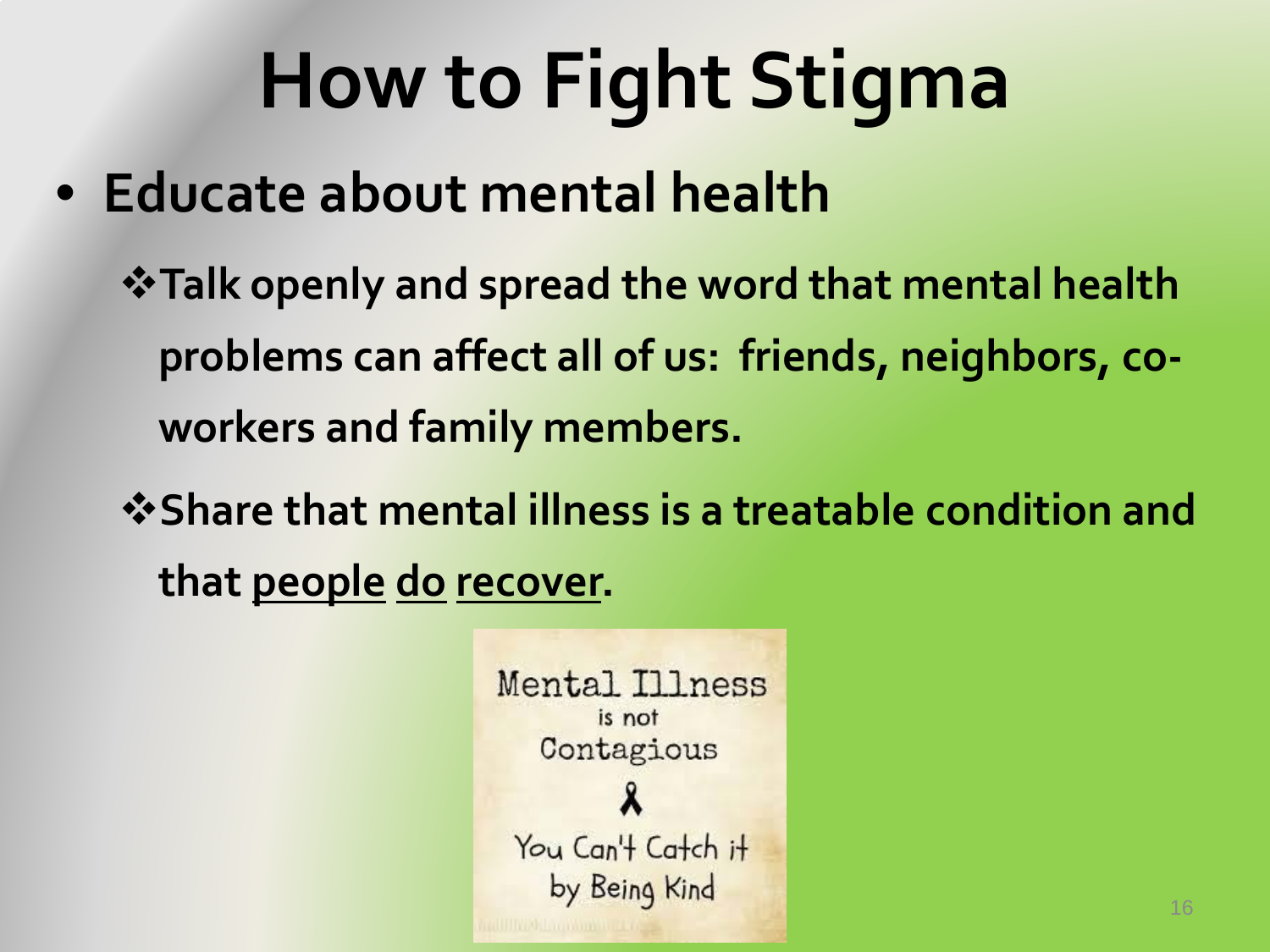• **Become an advocate**

**Speak out and challenge negative stereotypes portrayed in the media.** 

**Inform your community about the truth of mental illness and the resources available.**

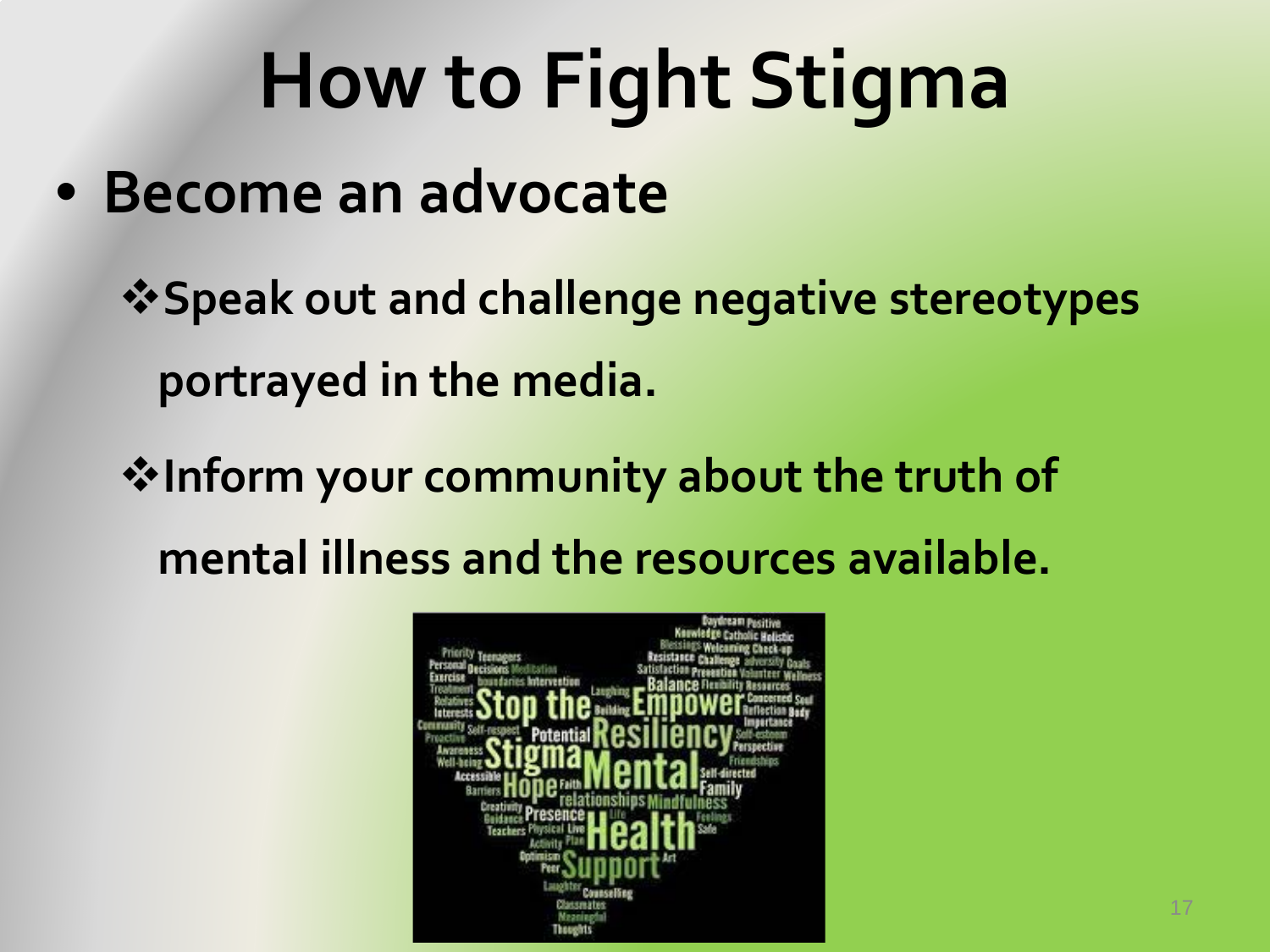• **Foster an inclusive environment**

**Include mental health issues in discussions about acceptance of diversity, just as you would discuss cultural diversity, religious beliefs, physical disability, and sexual orientation.**

```
It's pronounced...
[MEN-tl IL-nis]
  [KREY - zee]Fight Stigma
```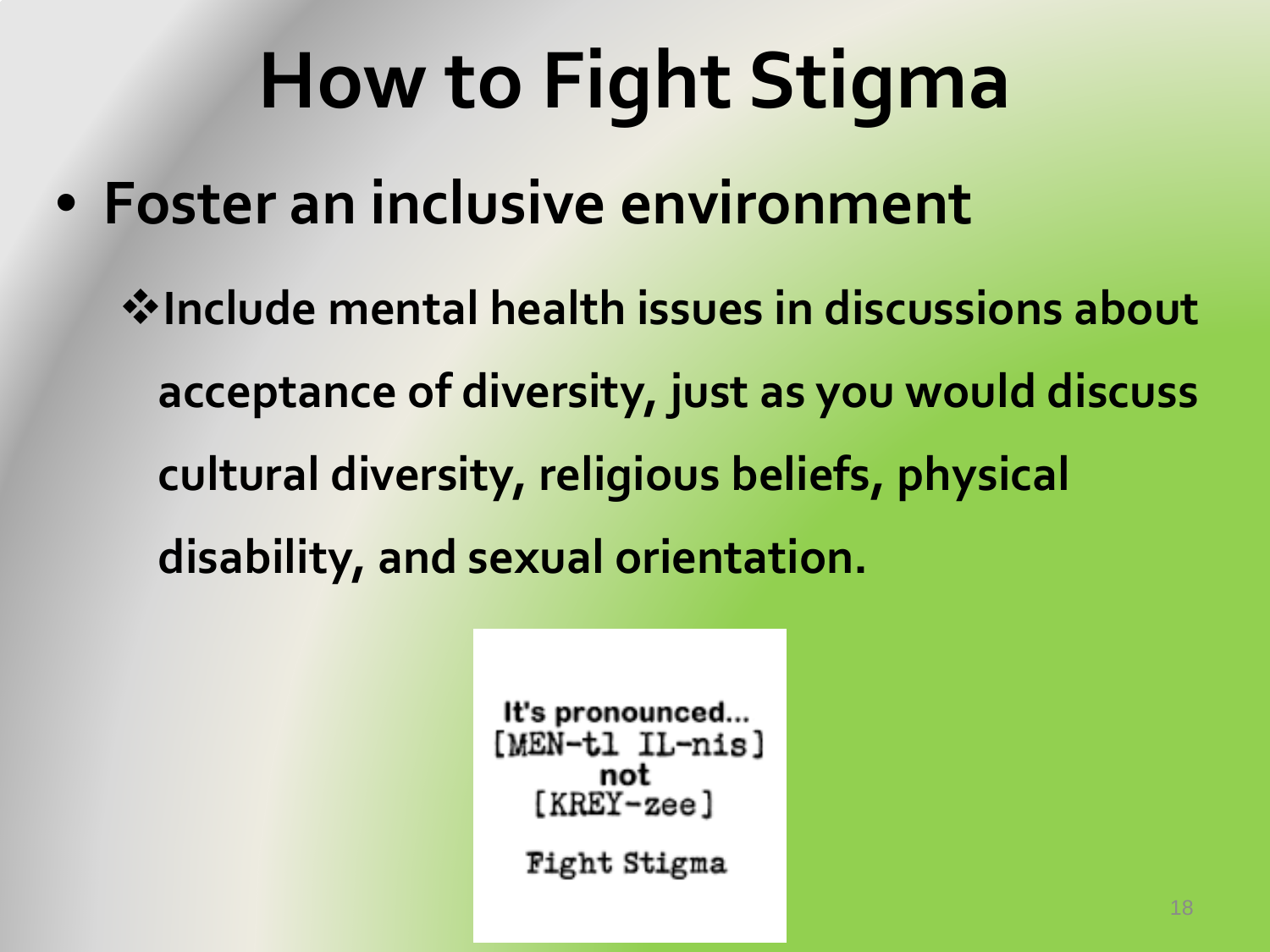*Make the Pledge to end mental health stigma and discrimination*

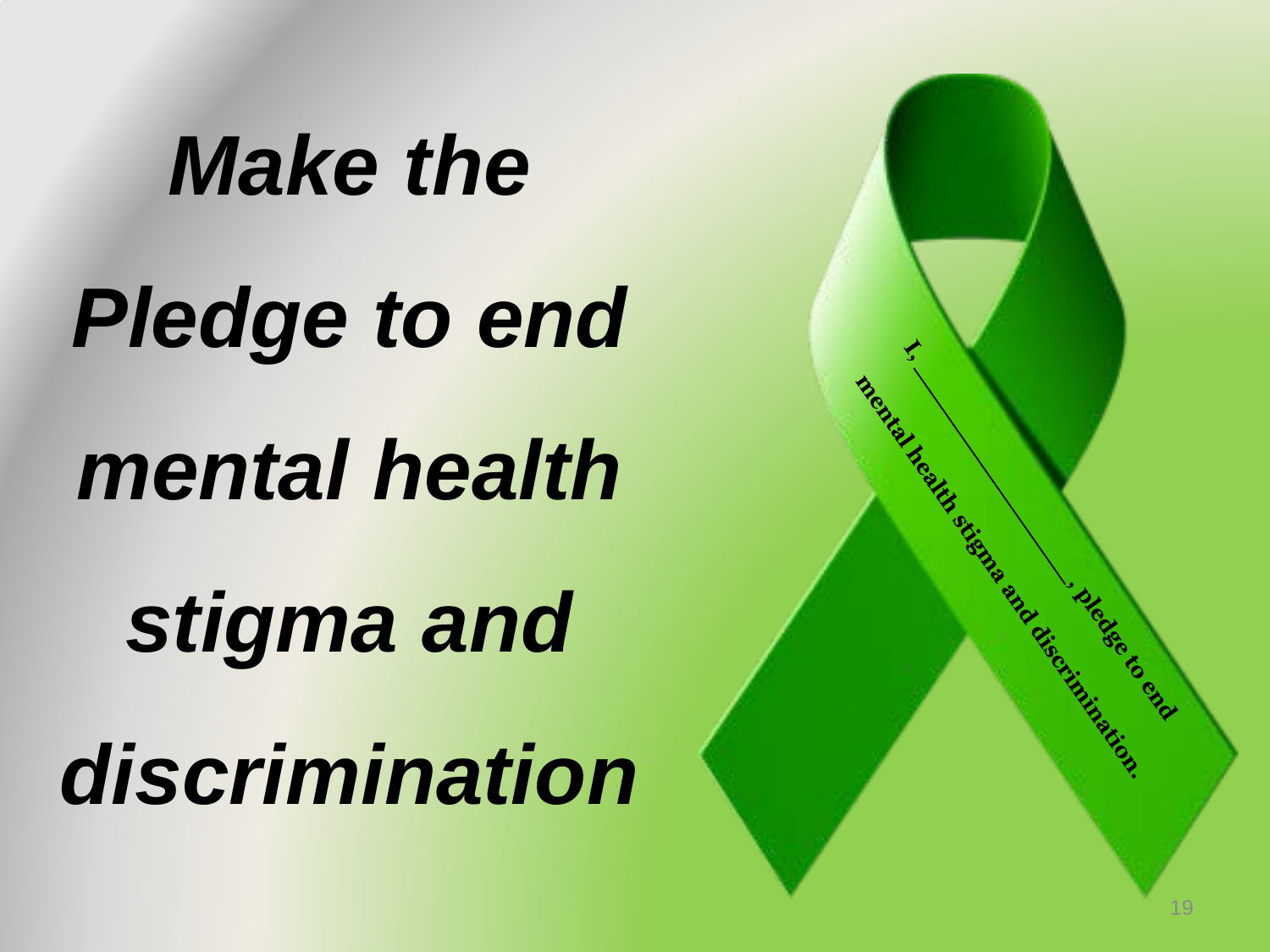

#### **1,455 Pledge Ribbons signed so far**